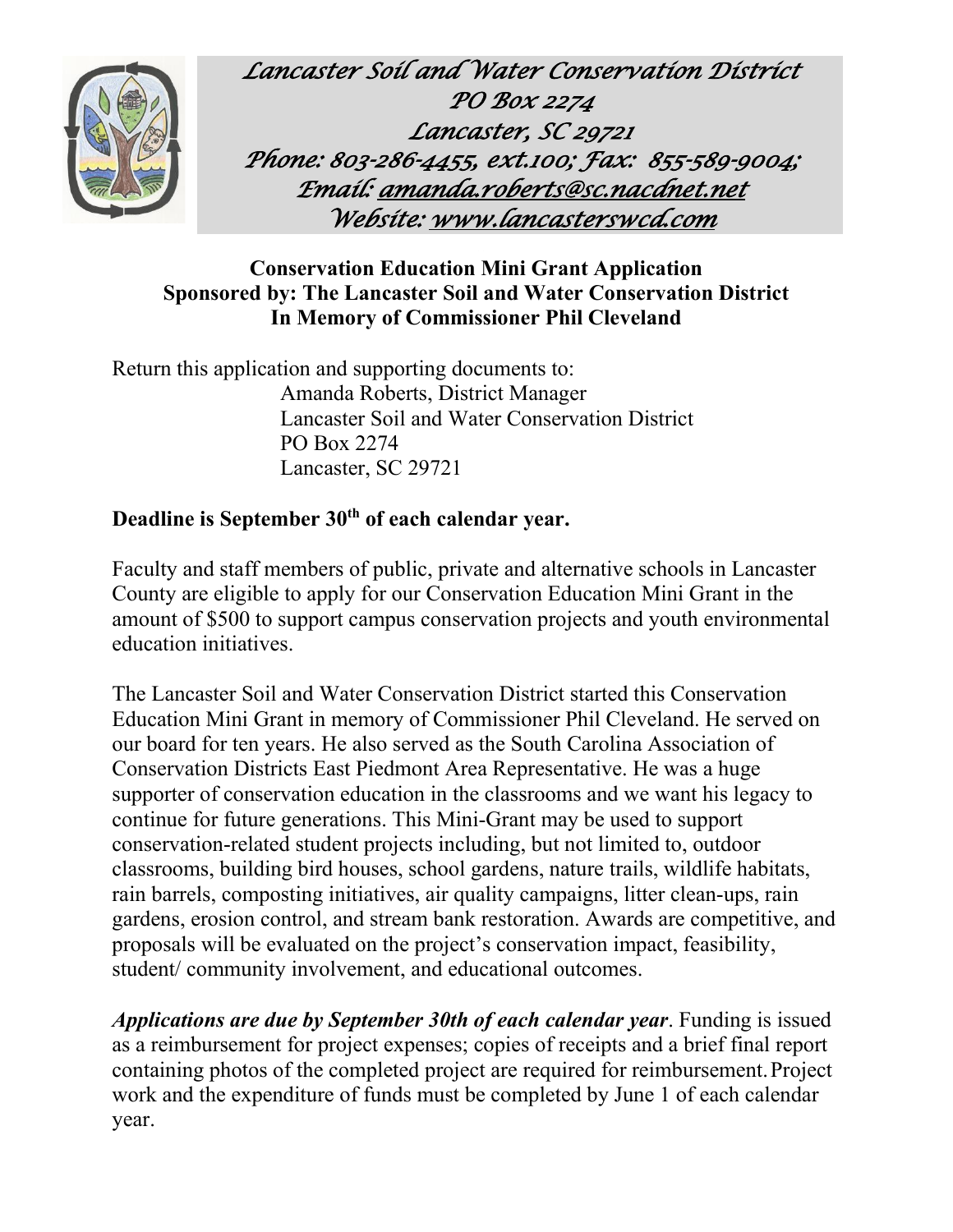## **Conservation Education Mini-Grant Application**

*Please respond to the following questions. Expand response areas and attach additional pages as necessary.*

| Applicant's Name: |                     |  |
|-------------------|---------------------|--|
|                   |                     |  |
|                   |                     |  |
|                   |                     |  |
| Principal's Name: | Principal's E-mail: |  |
| 1. Project Title: |                     |  |

2. Describe the proposed project and how it will promote natural resource conservation and education.

## 3. Project Budget (add additional rows as necessary):

| . .<br><b>Item</b> | J <i>I</i><br>Unit Cost $(\mathbb{S})$ | <b>Quantity</b> | Cost(S) |
|--------------------|----------------------------------------|-----------------|---------|
|                    |                                        |                 |         |
|                    |                                        |                 |         |
|                    |                                        |                 |         |
|                    |                                        |                 |         |
|                    |                                        |                 |         |
|                    |                                        |                 |         |
|                    |                                        |                 |         |
|                    |                                        | Total (\$)      |         |

4. Funding: If your project will cost more than \$500 (the maximum amount of the mini-grant), how will the rest of the project be funded?